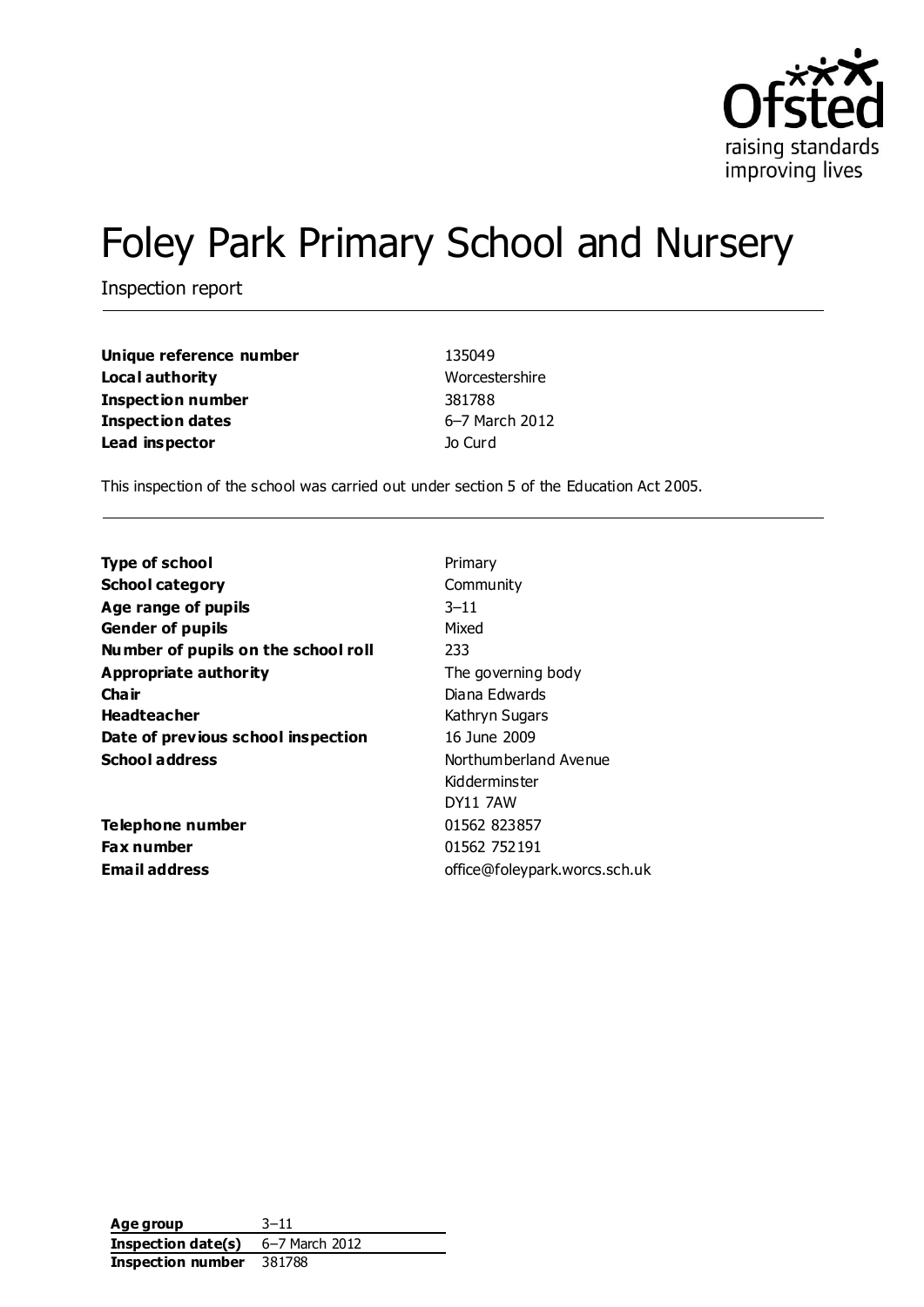

You can use Parent View to give Ofsted your opinion on your child's school. Ofsted will use the information parents and carers provide when deciding which schools to inspect and when.

You can also use Parent View to find out what other parents and carers think about schools in England. You can visit [www.parentview.ofsted.gov.uk,](http://www.parentview.ofsted.gov.uk/) or look for the link on the main Ofsted website: [www.ofsted.gov.uk](http://www.ofsted.gov.uk/)

The Office for Standards in Education, Children's Services and Skills (Ofsted) regulates and inspects to achieve excellence in the care of children and young people, and in education and skills for learners of all ages. It regulates and inspects childcare and children's social care, and inspects the Children and Family Court Advisory Support Service (Cafcass), schools, colleges, initial teacher training, work-based learning and skills training, adult and community learning, and education and training in prisons and other secure establishments. It assesses council children's services, and inspects services for looked after children, safeguarding and child protection.

Further copies of this report are obtainable from the school. Under the Education Act 2005, the school must provide a copy of this report free of charge to certain categories of people. A charge not exceeding the full cost of reproduction may be made for any other copies supplied.

If you would like a copy of this document in a different format, such as large print or Braille, please telephone 0300 123 4234, or email enquiries@ofsted.gov.uk.

You may copy all or parts of this document for non-commercial educational purposes, as long as you give details of the source and date of publication and do not alter the information in any way.

To receive regular email alerts about new publications, including survey reports and school inspection reports, please visit our website and go to 'Subscribe'.

Piccadilly Gate Store St **Manchester** M1 2WD

T: 0300 123 4234 Textphone: 0161 618 8524 E: enquiries@ofsted.gov.uk W: www.ofsted.gov.uk



© Crown copyright 2012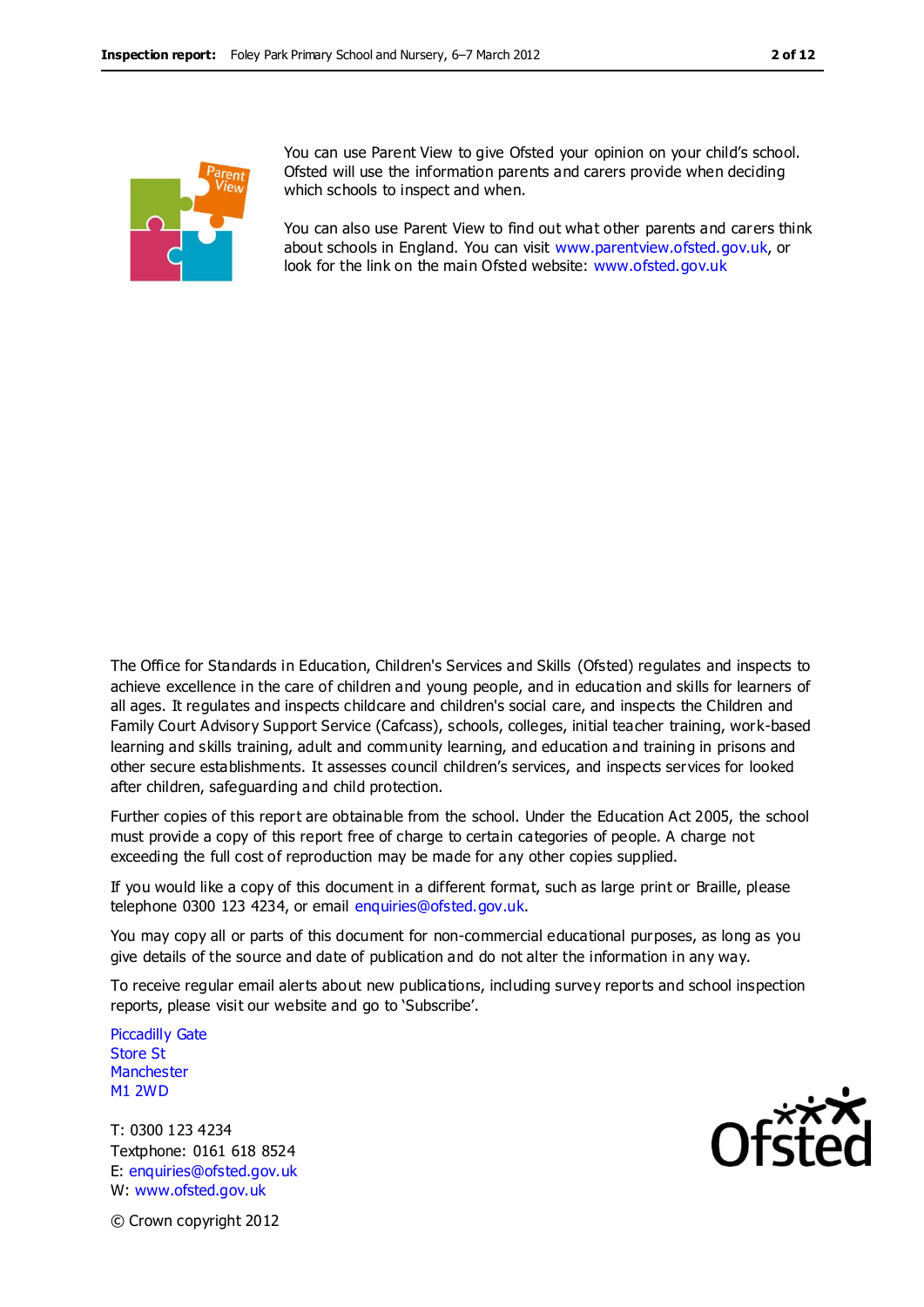# **Introduction**

Inspection team

Jo Curd Additional inspector David Westall **David Westall** Additional inspector

This inspection was carried out with two days' notice. Fifteen lessons were observed, nine teachers seen and discussions were held with parents and carers, groups of pupils, a member of the governing body, the local authority improvement adviser and staff. Inspectors took account of the responses to the on-line questionnaire (Parent View) in planning the inspection. They observed the school's work and looked at pupils' books, assessments of attainment and progress, lesson plans, documents relating to safeguarding and 98 questionnaires from pupils, 23 from staff and 92 from parents and carers.

## **Information about the school**

The school is slightly smaller than most primary schools. The vast majority of pupils are of White British heritage. The proportion known to be eligible for free school meals is well-above average. The proportion of pupils with disabilities and those with special educational needs, including those with statements of special educational needs, is higher than that in most schools, especially in some year groups. Most of the additional needs are for speech, language and communication or moderate learning difficulties. Some pupils also have behavioural needs. The school has a nurture class for the most vulnerable pupils. The proportion of pupils who start at the school after the beginning of the Early Years Foundation Stage or leave before the end of Year 6 is higher than in most schools. Children in the Nursery can stay for lunch. Parents and carers can purchase additional hours for sessions where there are spaces. The school runs a breakfast club, managed by the governing body, from 7.45 am each day. The current English coordinator took up this role in September 2011 and the mathematics coordinator in January 2012.The school meets the government's current floor standards, which set the minimum expectations for pupils' attainment and progress.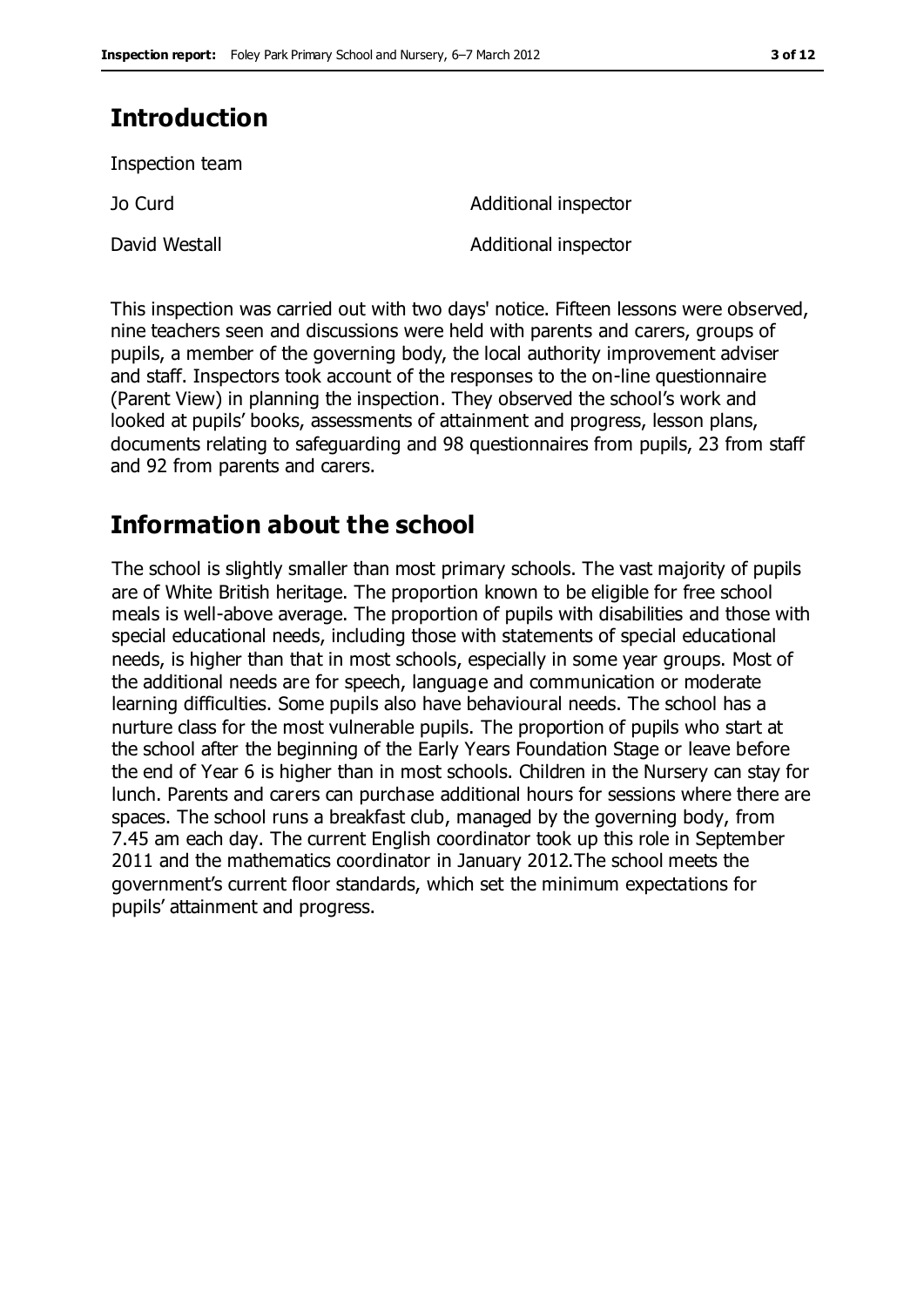## **Inspection judgements**

| <b>Overall effectiveness</b>     |  |
|----------------------------------|--|
|                                  |  |
| <b>Achievement of pupils</b>     |  |
| <b>Quality of teaching</b>       |  |
| Behaviour and safety of pupils   |  |
| <b>Leadership and management</b> |  |

## **Key findings**

- This is a satisfactory school. Recent changes in staff and renovations to the building have proved time-consuming and challenging. These events have detracted from other developments but they have been implemented successfully and the school is now in a better position to improve. This is a caring and highly inclusive school. Overall effectiveness is not good because the quality of teaching and pupils' rate of progress are satisfactory rather than consistently good, particularly in mathematics and reading. Although there are early signs of improvement, leaders' monitoring and evaluation of provision, including teaching, is not sufficiently frequent to ensure that improvements are always consistent and maintained in all classes.
- $\blacksquare$  From very low starting points, all groups of pupils make satisfactory progress. Below-average attainment at the end of Year 6 is rising. Progress in writing is good and attainment is in line with the national average. Progress in reading and mathematics varies but is satisfactory overall. The use of phonics (learning sounds and letters) is not fully consistent.
- Teaching varies considerably between classes, but much is good. Activities are often interesting, imaginative and varied to meet pupils' needs. Introductions to lessons are sometimes too long and more-able pupils are not always challenged sufficiently.
- Most children are polite and considerate. Challenging behaviour is managed well. The school is generally calm and orderly. Relationships are good and pupils feel safe. Some pupils become restless and lose concentration and motivation when lessons start too slowly.
- Leaders and managers manage performance satisfactorily with improvements to attainment, attendance and the environment. Assessments of achievement are detailed, rigorous and used increasingly well to improve teaching. Some leaders are recently appointed and are not yet having sufficient impact on managing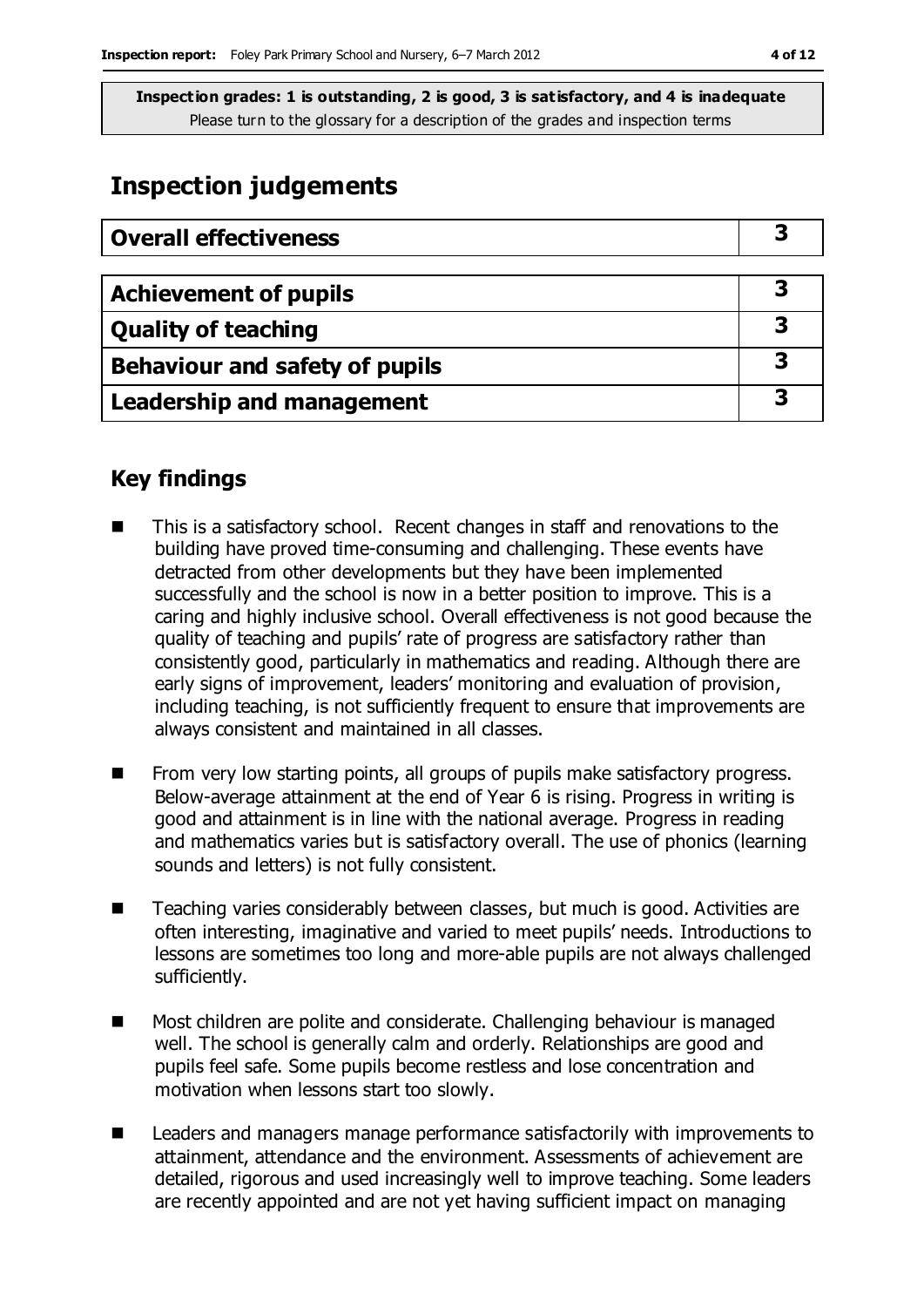their subjects.

■ Schools whose overall effectiveness is judged satisfactory may receive a monitoring visit by an Ofsted inspector before their next section 5 inspection.

## **What does the school need to do to improve further?**

- Improve the quality of teaching to good or better by July 2012, so that progress, especially in mathematics, is consistently good, by ensuring that:
	- introductions to lessons are always interesting, support progress and allow  $\frac{1}{2}$ pupils sufficient time for using initiative in learning
	- activities are well matched to all pupils' needs
	- pupils who learn quickly are consistently well challenged.
- Increase pupils' rate of progress in reading by embedding an effective, systematic approach to phonics throughout the school.
- Ensure that leaders and managers monitor and evaluate provision, including teaching, more frequently to ensure that initiatives and developments are implemented consistently and maintained over time.

## **Main report**

#### **Achievement of pupils**

School assessments, verified by external moderators, show that children start in the Early Years Foundation Stage with much lower levels of knowledge, skills and experience than expected for this age. Due to sound provision, children of all groups make steady progress in the Early Years Foundation Stage, but their skills and understanding remain considerably below expectations by the time they leave Reception. The balance of adult-led and child-chosen activities, use of space and range of resources in the Early Years Foundation Stage are all positive even though teaching is not always sufficiently varied to meet children's needs.

From Years 1 to 6, progress of all groups is inconsistent, and varies between classes according to the quality of teaching, but is satisfactory overall. Attainment is rising because there are pockets of good progress, but these are not sufficiently consistent across classes or between subjects. Leaders have developed the curriculum and put a strong emphasis on the promotion of writing. Progress in this is good and attainment in this skill has risen to be average. For example, pupils in a Year 2 class made good progress because they were well motivated to create stories using 'wow' words. Standards in reading are two terms behind the national average by Year 2 and remain so by Year 6. The school's selected approach to phonics has benefits, but it is not embedded consistently. Pupils make good progress in some phonics groups because teachers successfully build on pupils' prior knowledge and understanding, while others spend too long going over what pupils already know. Nevertheless,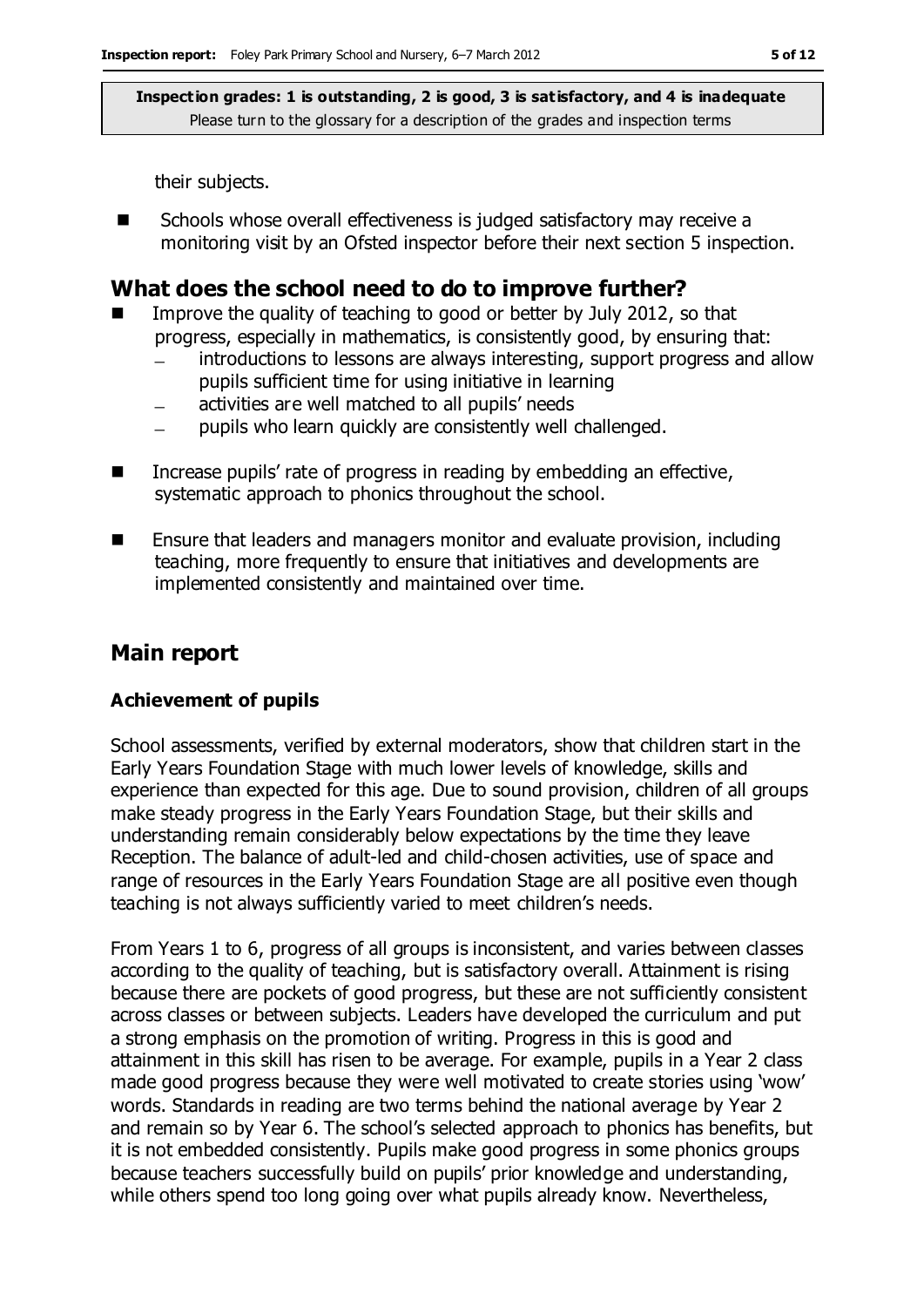attainment in English, overall, is rising because of pupils' standards in writing, but is below average, overall. Although attainment in mathematics is generally rising, some fluctuations in progress remain. Nevertheless, pupils have particularly low starting points in the subject and, for example, in 2010, attainment in mathematics was in line with the national average. This demonstrated good progress, especially for boys and pupils known to be eligible for free school meals – narrowing the gap to nationally expected progress levels from the low starting points of these groups.

The progress of disabled pupils and those with special educational needs is satisfactory because these pupils benefit from small intervention groups and skilful teaching assistants. More-able pupils make satisfactory progress because activities are often open-ended and there are some good opportunities to write at length. Topics are sometimes stimulating, but challenge is not fully consistent. Pupils who join the school after the Reception class settle quickly because pupils are friendly and relationships are good. Their progress is in line with other pupils in the same classes. There are differences between the achievement of boys and girls across subjects and in different years. However, cohorts vary in ability and there are no significant trends over time.

Parents, carers and pupils are generally happy with the progress their children are making. A few expressed concerns about challenge to the more able. Inspectors agree with this reservation and consider progress is not yet consistently good.

#### **Quality of teaching**

Teaching varies across the school and is satisfactory overall. Strengths include good deployment of well-trained teaching assistants in intervention groups and in activities in whole classes. Teachers often lead interesting activities with imaginative crosscurricular links. Effective guidance for pupils' learning includes helpful marking and some good opportunities for extended writing. The school's planned, creative curriculum involving imaginative topics promotes pupils' spiritual, moral, social and cultural development effectively  $-$  along with their writing  $-$  in some lessons, but these strengths are not consistent enough.

Whole-class introductions are sometimes too long, work is not always sufficiently well matched to individual needs and those who learn more quickly are not always challenged sufficiently. For example, progress was not above satisfactory in a Key Stage 1 mathematics lesson on number sequences and place value because too long was spent on a whole-class introduction which was not sufficiently varied to meet the needs of all pupils. While many opportunities for learning in the Early Years Foundation Stage are positive, teaching overall is satisfactory. For example, a wholeclass phonics session went over sounds which some children knew well but were too complex for others.

Nevertheless, there is much good practice in the school showing considerable expertise to build upon. For example, as part of an effective cross curricular topic on the Galapagos Islands, pupils in Year 4 were motivated by helping to set up their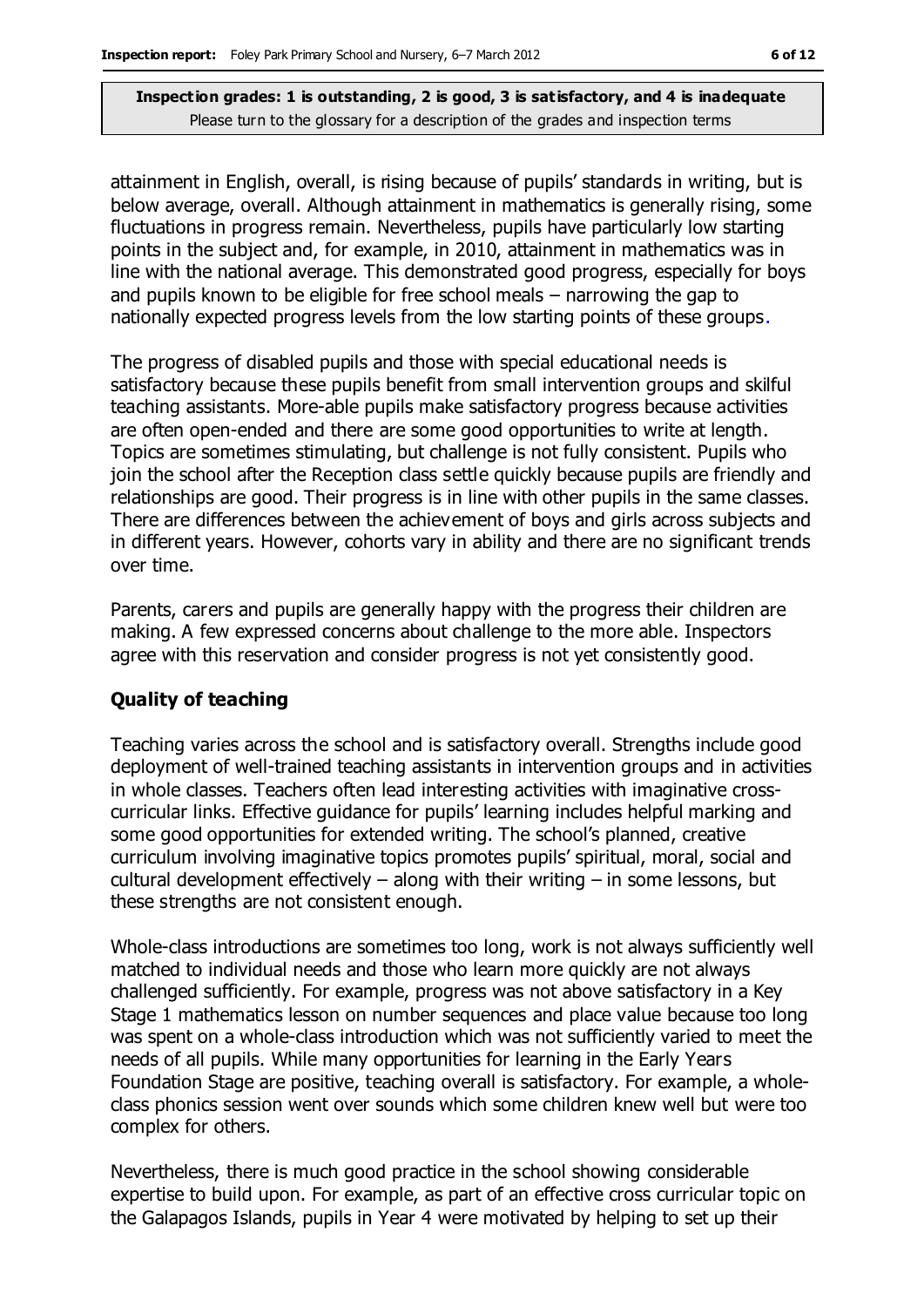classroom as a ship with a mast, rigging and lifeboat. During the inspection, they were observed writing letters to island leaders protesting about a plan to turn an island into a theme park. One of them was indignant that, 'The birds that are nesting will be scared away.' Disabled pupils and those who have special educational needs successfully developed their language and writing skills making posters and creating banners of protest. Higher-attaining pupils wrote at length explaining why they liked the island as it was. They also made good progress in mathematics through working out the perimeter and area of the ship and plotting coordinates on the island.

#### **Behaviour and safety of pupils**

Observations, questionnaires, discussions and school records indicate that behaviour over time is satisfactory and that the school is usually calm and orderly. Pupils say that behaviour is generally good, although they recognise that some behaviour is occasionally volatile. They report that they feel safe and well cared for. Relationships are good and pupils know that adults are there to support them. This is particularly helpful to pupils who start at the school after the Reception Year. They settle quickly and soon become part of the school community. As one parent, reflecting the views of many, said, 'Before we moved our children to this school my youngest did not like going. Since being at this school they have supported and helped her so much she is very happy to be at school.' The safe and stimulating breakfast club provides effective extended care for those who use it.

Attendance has risen to above the national average. Bullying of any kind, including cyber bullying and derogatory comments, is rare and inappropriate behaviour is not usually channelled at any particular individual. Behaviour management is good. An older boy with challenging behaviour was managed very effectively in one lesson when he was spoken to quietly and calmly by a teaching assistant who stayed unobtrusively beside him for a while so that the lesson could continue with minimal interruption. The number of fixed-term exclusions is reducing. Parents and carers accept that some pupils have challenging behaviour and that this, occasionally, can be volatile in and out of lessons. They think that behaviour is often good and that which is more challenging is generally managed well. Inspectors saw much good behaviour, but also found the inconsistencies observed by parents, carers and pupils.

Whole-school assemblies are highly positive spiritual and social occasions. Pupils develop shared values and consider what is important in their own lives as well as that of the whole school. Special events such as 'film nights', where full-length feature films are shown, provide positive, shared experiences which pupils hugely enjoy. These positive opportunities ensure the school's effective promotion of pupils' spiritual, moral, social and cultural development. Pupils are very clear about what is right and wrong and contribute well to the school community.

#### **Leadership and management**

Most parents and carers are positive about leaders and managers. The majority say they would recommend the school to others. Leaders know the school well and use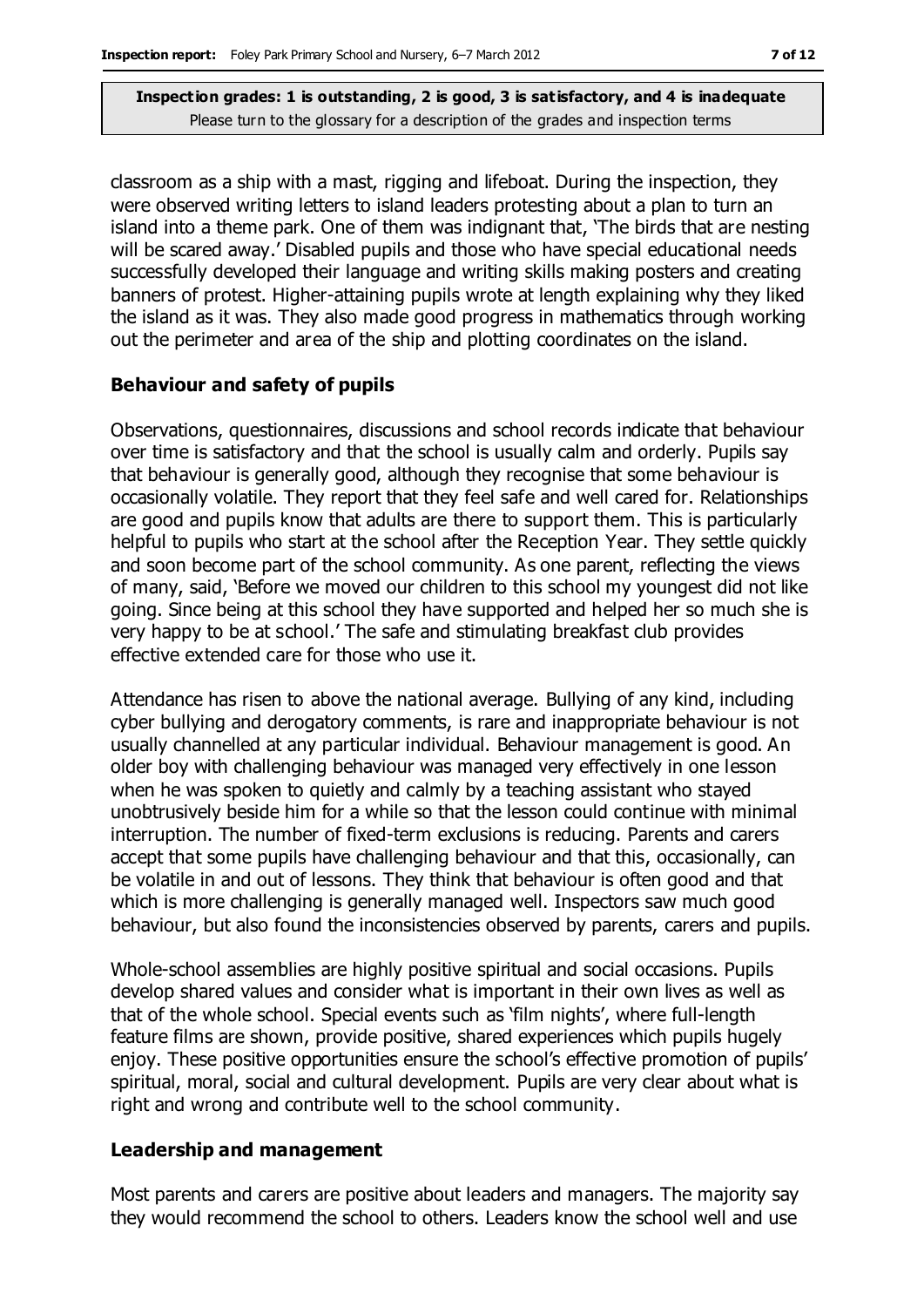their accurate self-evaluation purposefully to guide and drive improvements. Sustained improvement since the previous inspection is shown by above-average attendance, fewer exclusions, better attainment in writing, a much improved school environment and the accuracy of assessment. Assessment is used increasingly well to track progress and refine teaching but is not used well enough in some teaching in adapting work for all abilities. Staffing is stable and morale is good. In general, leaders' track record of improving and developing the school indicates its satisfactory capacity for further improvement.

The creative topic-based curriculum is successfully promoting most aspects of pupils' spiritual, moral, social and cultural development as well as enjoyment and good progress in writing. Leaders have renovated parts of the building, including installing a canopy in the Early Years Foundation Stage, enabling the children to spend more time outside. Imaginative and effective use of space is being made, particularly to facilitate intervention groups for disabled pupils and those who have special educational needs. Arrangements for safeguarding meet requirements as policies and procedures are in place and training is up to date.

Leaders monitor and evaluate teaching rigorously with a strong focus on progress made by pupils. There is evidence of better progress in some classes, but it is not yet sufficiently consistent to ensure that progress is good overall. Although helpful to progress and teaching quality, monitoring is not sufficiently frequent to ensure that improvements are always consistent and maintained. For example, a cohesive approach to teaching phonics was introduced in Key Stages 1 and 2. The process is followed daily, but is not always fully systematic or consistent.

Leaders' actions to promote equal opportunities and combat discrimination are satisfactory. Some gaps, such as those in the attainment of pupils known to be eligible for free school meals in mathematics, are narrowing, but progress for many pupils is not consistently good.

Members of the governing body have an increasingly accurate understanding of the school. Particularly as they are now visiting the school more regularly and observing lessons. They are supportive and increasingly challenging, but are at relatively early stages in developing their expertise in this respect.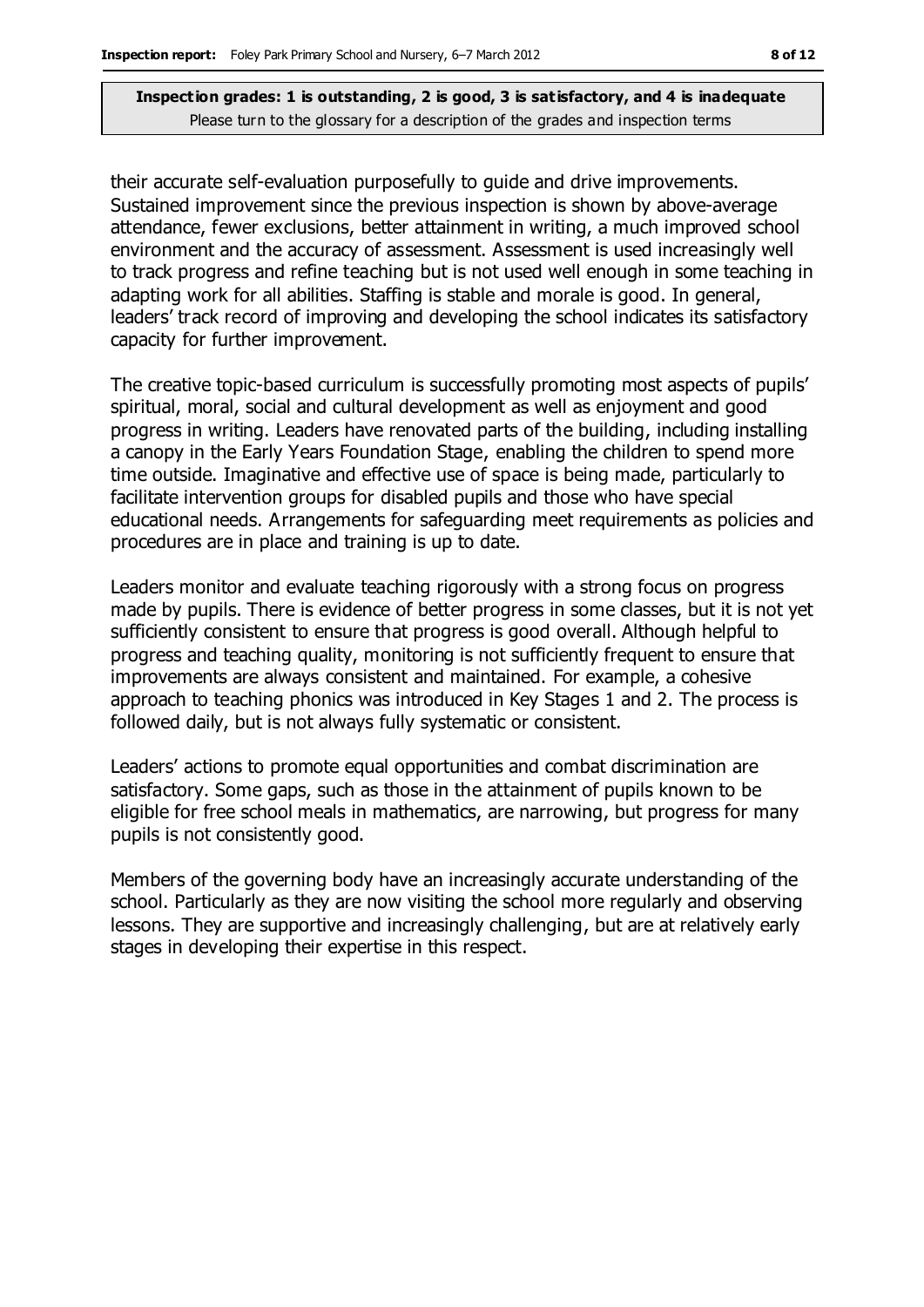# **Glossary**

## **What inspection judgements mean**

| Grade   | <b>Judgement</b> | <b>Description</b>                                                                                                                                                                                                               |
|---------|------------------|----------------------------------------------------------------------------------------------------------------------------------------------------------------------------------------------------------------------------------|
| Grade 1 | Outstanding      | These features are highly effective. An outstanding<br>school provides exceptionally well for all its pupils' needs.                                                                                                             |
| Grade 2 | Good             | These are very positive features of a school. A school<br>that is good is serving its pupils well.                                                                                                                               |
| Grade 3 | Satisfactory     | These features are of reasonable quality. A satisfactory<br>school is providing adequately for its pupils.                                                                                                                       |
| Grade 4 | Inadequate       | These features are not of an acceptable standard. An<br>inadequate school needs to make significant<br>improvement in order to meet the needs of its pupils.<br>Ofsted inspectors will make further visits until it<br>improves. |

## **Overall effectiveness of schools**

|                         | Overall effectiveness judgement (percentage of schools) |      |                     |                   |
|-------------------------|---------------------------------------------------------|------|---------------------|-------------------|
| <b>Type of school</b>   | <b>Outstanding</b>                                      | Good | <b>Satisfactory</b> | <b>Inadequate</b> |
| Nursery schools         | 46                                                      | 46   |                     |                   |
| Primary schools         |                                                         | 47   | 40                  |                   |
| Secondary<br>schools    | 14                                                      | 38   | 40                  |                   |
| Special schools         | 28                                                      | 48   | 20                  |                   |
| Pupil referral<br>units | 15                                                      | 50   | 29                  |                   |
| All schools             |                                                         | 46   | 38                  |                   |

New school inspection arrangements have been introduced from 1 January 2012. This means that inspectors make judgements that were not made previously.

The data in the table above are for the period 1 September 2010 to 31 August 2011 and represent judgements that were made under the school inspection arrangements that were introduced on 1 September 2009. These data are consistent with the latest published official statistics about maintained school inspection outcomes (see [www.ofsted.gov.uk\)](http://www.ofsted.gov.uk/).

The sample of schools inspected during 2010/11 was not representative of all schools nationally, as weaker schools are inspected more frequently than good or outstanding schools.

Primary schools include primary academy converters. Secondary schools include secondary academy converters, sponsor-led academies and city technology colleges. Special schools include special academy converters and non-maintained special schools.

Percentages are rounded and do not always add exactly to 100.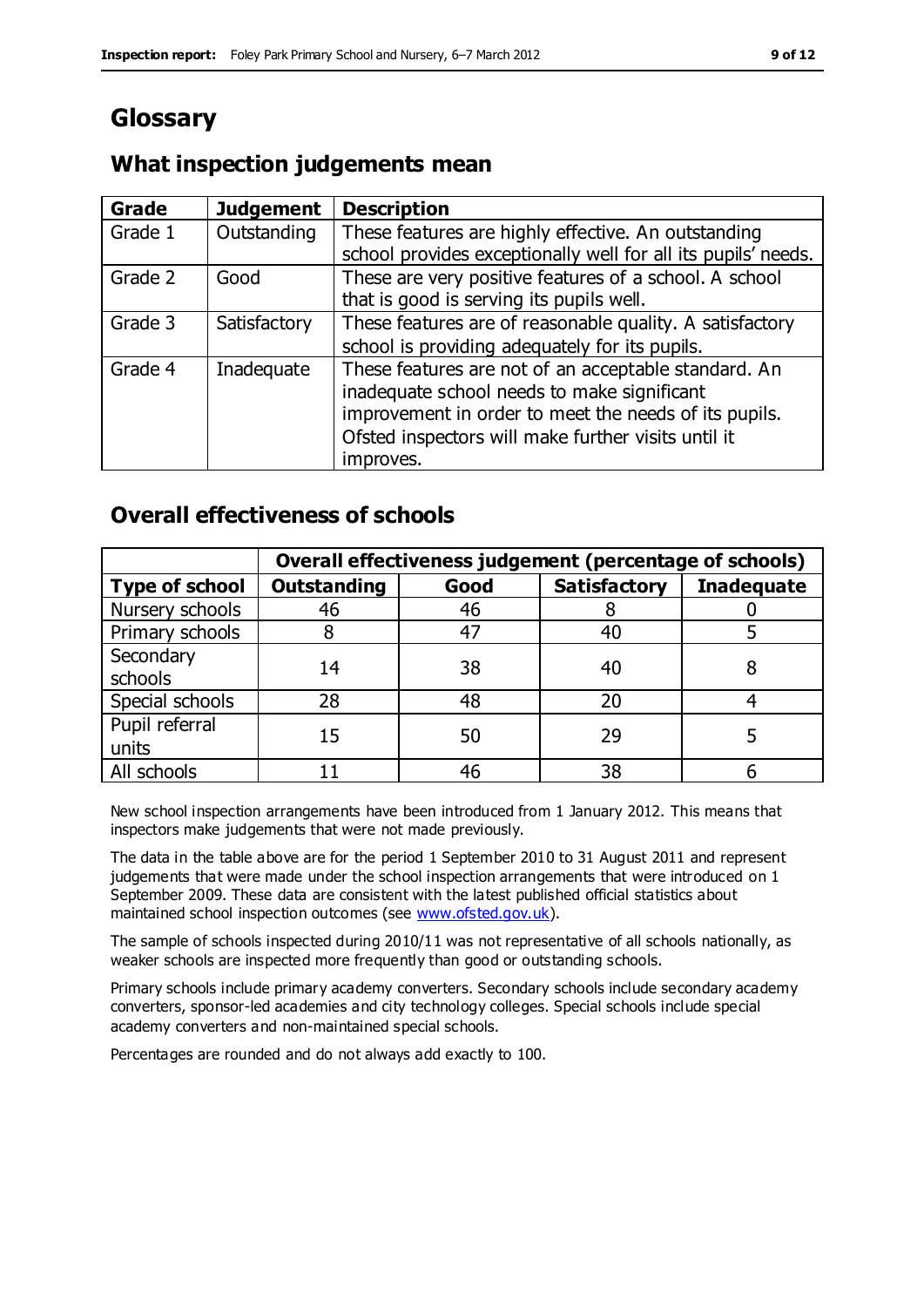# **Common terminology used by inspectors**

| Achievement:               | the progress and success of a pupil in their<br>learning and development taking account of their<br>attainment.                                                                                                        |
|----------------------------|------------------------------------------------------------------------------------------------------------------------------------------------------------------------------------------------------------------------|
| Attainment:                | the standard of the pupils' work shown by test and<br>examination results and in lessons.                                                                                                                              |
| Attendance                 | the regular attendance of pupils at school and in<br>lessons, taking into account the school's efforts to<br>encourage good attendance.                                                                                |
| Behaviour                  | how well pupils behave in lessons, with emphasis<br>on their attitude to learning. Pupils' punctuality to<br>lessons and their conduct around the school.                                                              |
| Capacity to improve:       | the proven ability of the school to continue<br>improving based on its self-evaluation and what<br>the school has accomplished so far and on the<br>quality of its systems to maintain improvement.                    |
| Leadership and management: | the contribution of all the staff with responsibilities,<br>not just the governors and headteacher, to<br>identifying priorities, directing and motivating staff<br>and running the school.                            |
| Learning:                  | how well pupils acquire knowledge, develop their<br>understanding, learn and practise skills and are<br>developing their competence as learners.                                                                       |
| Overall effectiveness:     | inspectors form a judgement on a school's overall<br>effectiveness based on the findings from their<br>inspection of the school.                                                                                       |
| Progress:                  | the rate at which pupils are learning in lessons and<br>over longer periods of time. It is often measured<br>by comparing the pupils' attainment at the end of a<br>key stage with their attainment when they started. |
| Safety                     | how safe pupils are in school, including in lessons;<br>and their understanding of risks. Pupils' freedom<br>from bullying and harassment. How well the school<br>promotes safety, for example e-learning.             |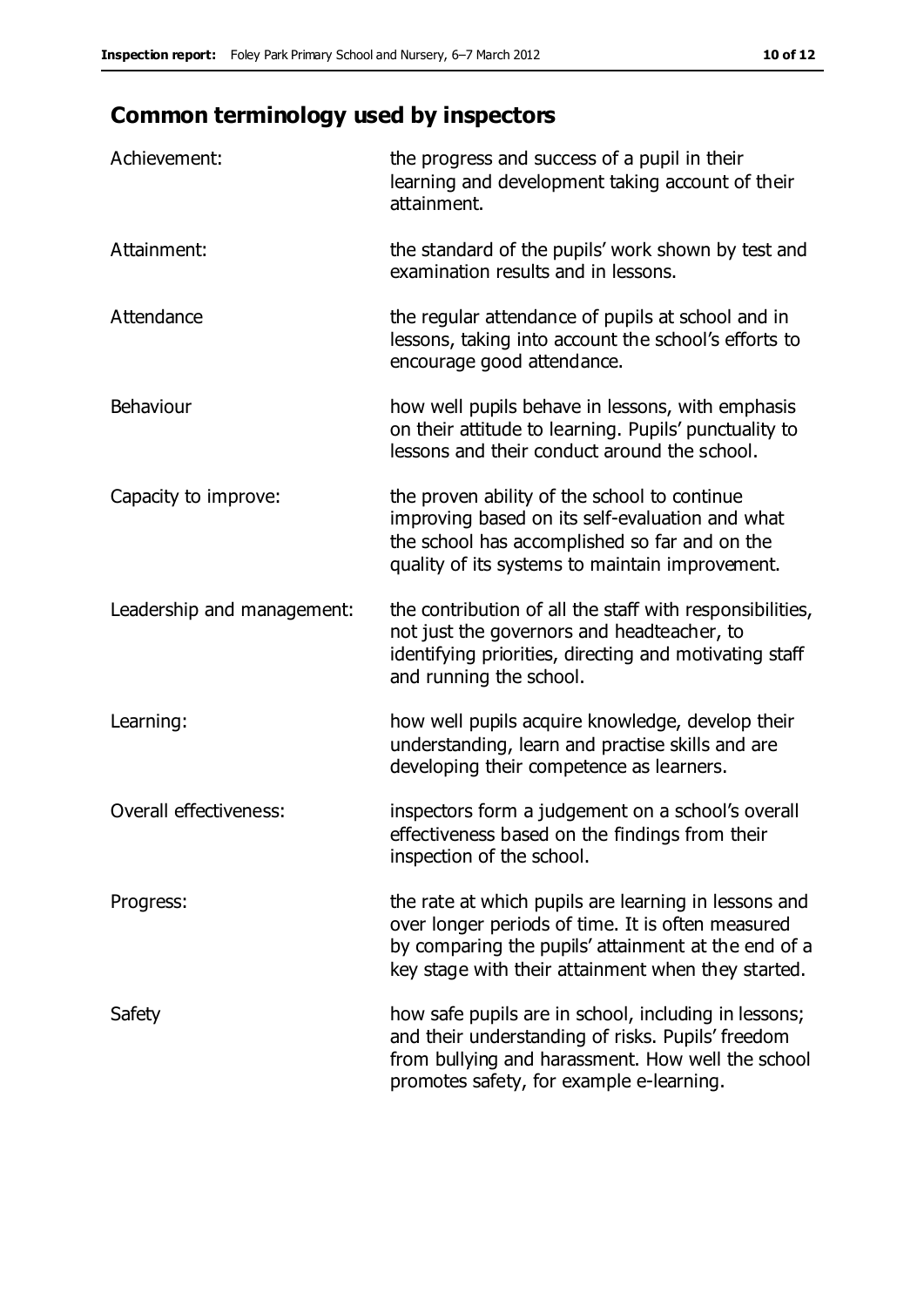#### **This letter is provided for the school, parents and carers to share with their children. It describes Ofsted's main findings from the inspection of their school.**

8 March 2012

Dear Pupils

#### **Inspection of Foley Park Primary School and Nursery, Kidderminster, DY11 7AW**

Thank you for being so friendly and helpful when we visited your school recently. All the things you told us really helped us in our work.

You told us that you are positive about your school and you like learning when it is fun and special events. The film night looked very good fun.

We heard from you that you feel safe and enjoy school. We recognise that some of you find it difficult to behave well all day and we saw that your teachers and helpers manage behaviour well. You make good progress in your writing – well done. We also found that introductions to the learning you are going to do in lessons are sometimes a bit too long and that some of you become restless and lose interest. We have asked your teachers to make sure that these introductions are helpful to you all and that you have plenty of time for activities in lessons.

We want you to make better progress in your learning and we have also asked that activities are always suitable for each one of you and provide enough challenge, especially for those of you who learn quickly and easily. Your progress in reading is satisfactory, but the teaching, and your learning, of the sounds which letters make are not yet as good as they could be.

School leaders know your school well and are aware of its strengths and aspects which need to be better. They have made some improvements including helping those who did not attend regularly to do so. Assessment of your progress is more accurate and there are improvements to the building. However, we want them to check lessons more often to make sure that the best teaching and learning happen in every class and are kept up over time.

You can all help by continuing to attend well, by concentrating, working hard and telling your teachers when activities are just the right level for you, or if you think you could do something more difficult.

Yours sincerely

Jo Curd Lead inspector